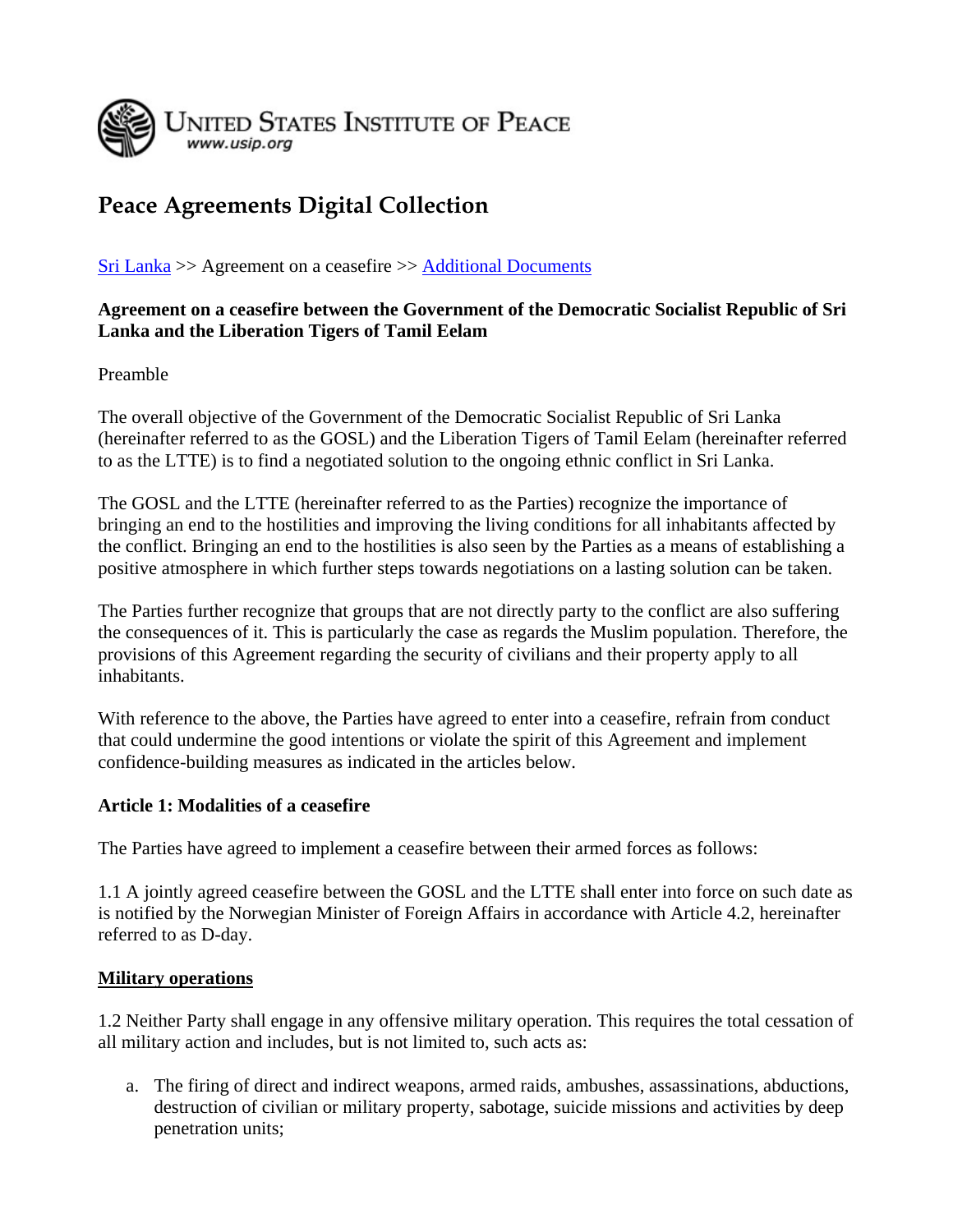- b. Aerial bombardment;
- c. Offensive naval operations.

1.3 The Sri Lankan armed forces shall continue to perform their legitimate task of safeguarding the sovereignty and territorial integrity of Sri Lanka without engaging in offensive operations against the LTTE.

## **Separation of forces**

1.4 Where forward defence localities have been established, the GOSL's armed forces and the LTTE's fighting formations shall hold their ground positions, maintaining a zone of separation of a minimum of six hundred (600) metres. However, each Party reserves the right of movement within one hundred (100) metres of its own defence localities, keeping an absolute minimum distance of four hundred (400) metres between them. Where existing positions are closer than four hundred (400) metres, no such right of movement applies and the Parties agree to ensure the maximum possible distance between their personnel.

1.5 In areas where localities have not been clearly established, the status quo as regards the areas controlled by the GOSL and the LTTE, respectively, on 24 December 2001 shall continue to apply pending such demarcation as is provided in article 1.6.

1.6 The Parties shall provide information to the Sri Lanka Monitoring Mission (SLMM) regarding defence localities in all areas of contention, cf. Article 3. The monitoring mission shall assist the Parties in drawing up demarcation lines at the latest by  $D$ -day  $+30$ .

1.7 The Parties shall not move munitions, explosives or military equipment into the area controlled by the other Party.

1.8 Tamil paramilitary groups shall be disarmed by the GOSL by D-day + 30 at the latest. The GOSL shall offer to integrate individuals in these units under the command and disciplinary structure of the GOSL armed forces for service away from the Northern and Eastern Province*.*

## **Freedom of movement**

1.9 The Parties' forces shall initially stay in the areas under their respective control, as provided in Article 1.4 and Article 1.5.

1.10 Unarmed GOSL troops shall, as of D- day + 60, be permitted unlimited passage between Jaffna and Vavunyia using the Jaffna-Kandy road (A9). The modalities are to be worked out by the Parties with the assistance of the SLMM.

1.11 The Parties agree that as of D-day individual combatants shall, on the recommendation of their area commander, be permitted, unarmed and in plain clothes, to visit family and friends residing in areas under the control of the other Party. Such visits shall be limited to six days every second month, not including the time of travel by the shortest applicable route. The LTTE shall facilitate the use of the Jaffna-Kandy road for this purpose. The Parties reserve the right to deny entry to specified military areas.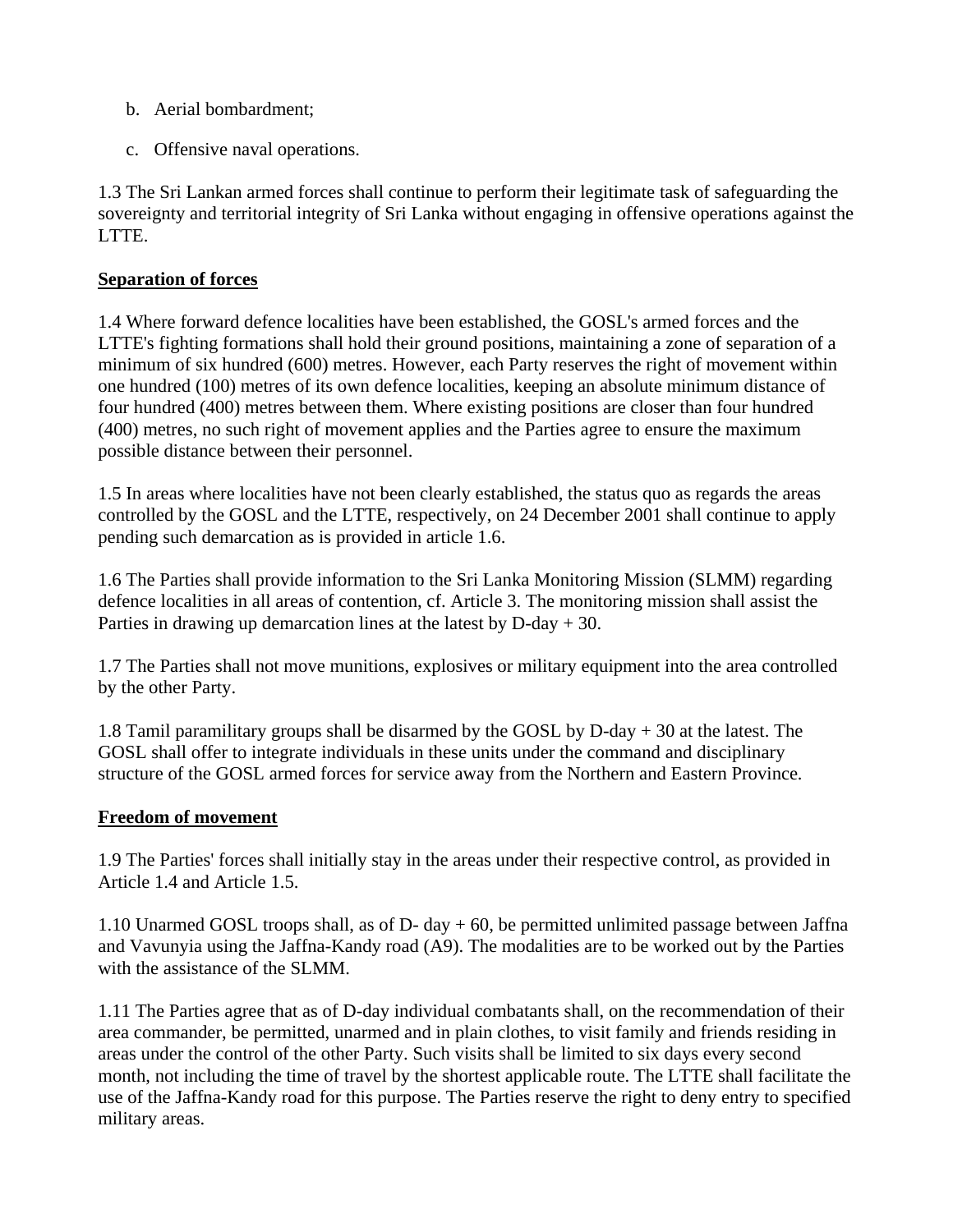1.12 The Parties agree that as of D-day individual combatants shall, notwithstanding the two-month restriction, be permitted, unarmed and in plain clothes, to visit immediate family (i.e. spouses, children, grandparents, parents and siblings) in connection with weddings or funerals. The right to deny entry to specified military areas applies.

1.13 Fifty (50) unarmed LTTE members shall as of D-day + 30, for the purpose of political work, be permitted freedom of movement in the areas of the North and the East dominated by the GOSL. Additional 100 unarmed LTTE members shall be permitted freedom of movement as of D-day  $+60$ . As of D-day + 90, all unarmed LTTE members shall be permitted freedom of movement in the North and the East. The LTTE members shall carry identity papers. The right of the GOSL to deny entry to specified military areas applies.

## **Article 2: Measures to restore normalcy**

The Parties shall undertake the following confidence-building measures with the aim of restoring normalcy for *all* inhabitants of Sri Lanka:

2.1 The Parties shall in accordance with international law abstain from hostile acts against the civilian population, including such acts as torture, intimidation, abduction, extortion and harassment.

2.2 The Parties shall refrain from engaging in activities or propagating ideas that could offend cultural or religious sensitivities. Places of worship (temples, churches, mosques and other holy sites, etc.) currently held by the forces of either of the Parties shall be vacated by D-day + 30 and made accessible to the public. Places of worship which are situated in "high security zones" shall be vacated by all armed personnel and maintained in good order by civilian workers, even when they are not made accessible to the public.

2.3 Beginning on the date on which this Agreement enters into force, school buildings occupied by either Party shall be vacated and returned to their intended use. This activity shall be completed by D-day  $+160$  at the latest.

2.4 A schedule indicating the return of all other public buildings to their intended use shall be drawn up by the Parties and published at the latest by  $D$ -day  $+30$ .

2.5 The Parties shall review the security measures and the set-up of checkpoints, particularly in densely populated cities and towns, in order to introduce systems that will prevent harassment of the civilian population. Such systems shall be in place from  $D$ -day  $+ 60$ .

2.6 The Parties agree to ensure the unimpeded flow of non-military goods to and from the LTTEdominated areas with the exception of certain items as shown in Annex A. Quantities shall be determined by market demand. The GOSL shall regularly review the matter with the aim of gradually removing any remaining restrictions on non-military goods.

2.7 In order to facilitate the flow of goods and the movement of civilians, the Parties agree to establish checkpoints on their line of control at such locations as are specified in Annex B.

2.8 The Parties shall take steps to ensure that the Trincomalee-Habarana road remains open on a 24 hour basis for passenger traffic with effect from  $D$ -day  $+ 10$ .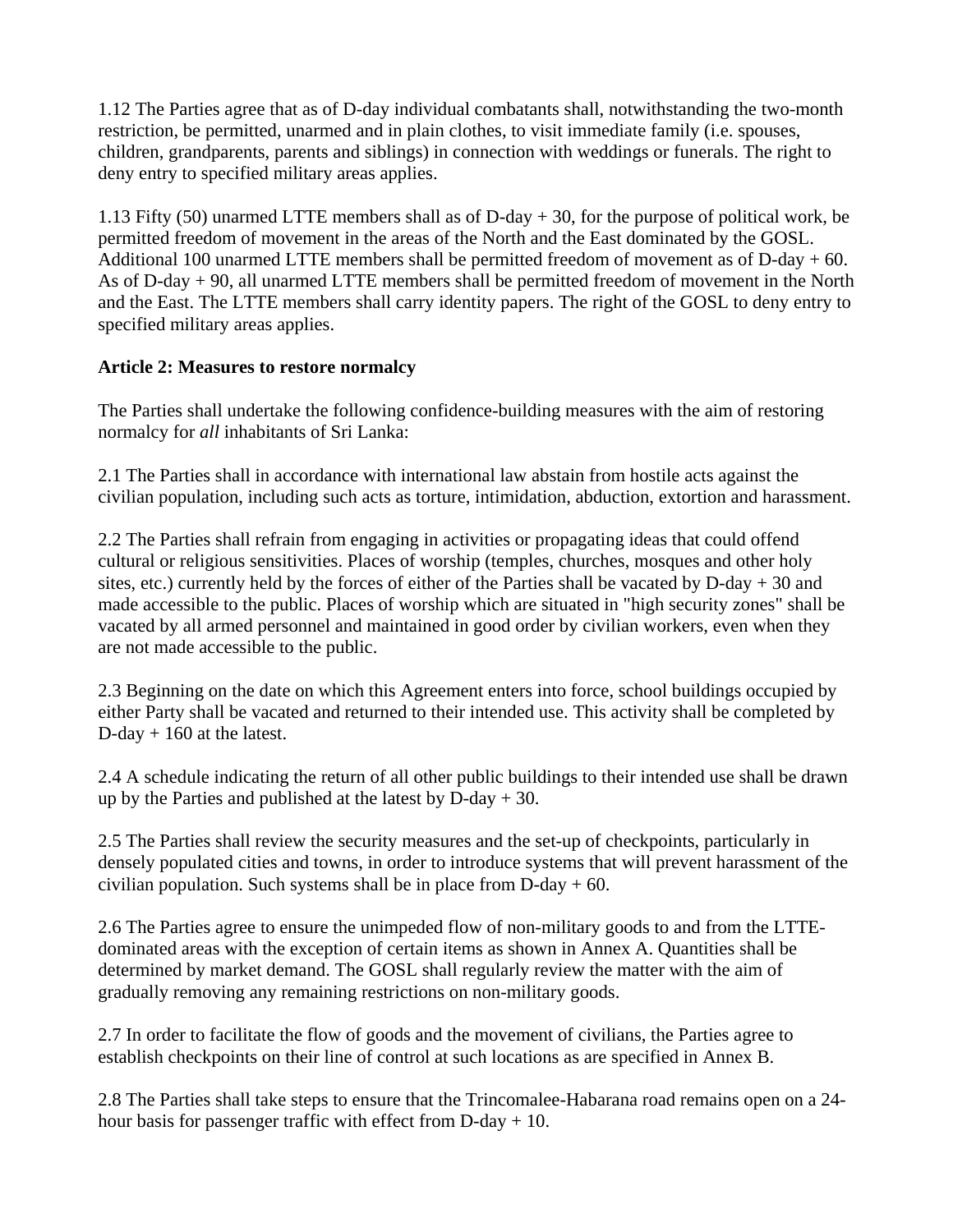2.9 The Parties shall facilitate the extension of the rail service on the Batticaloa-line to Welikanda. Repairs and maintenance shall be carried out by the GOSL in order to extend the service up to Batticaloa.

2.10 The Parties shall open the Kandy-Jaffna road (A9) to non-military traffic of goods and passengers. Specific modalities shall be worked out by the Parties with the assistance of the Royal Norwegian Government by D-day + 30 at the latest.

2.11 A gradual easing of the fishing restrictions shall take place starting from D-day. As of D-day  $+$ 90, all restrictions on day and night fishing shall be removed, subject to the following exceptions: (i) fishing will not be permitted on (hereinafter referred to as the SLMM).

2.12 The Parties agree that search operations and arrests under the Prevention of Terrorism Act shall not take place. Arrests shall be conducted under due process of law in accordance with the Criminal Procedure Code.

2.13 The Parties agree to provide family members of detainees access to the detainees within D-day  $+30.$ 

## **Article 3: The Sri Lanka Monitoring Mission**

The Parties have agreed to set up an international monitoring mission to enquire into any instance of violation of the terms and conditions of this Agreement. Both Parties shall fully cooperate to rectify any matter of conflict caused by their respective sides. The mission shall conduct international verification through on-site monitoring of the fulfilment of the commitments entered into in this Agreement as follows:

3.1 The name of the monitoring mission shall be the Sri Lanka Monitoring Mission

3.2 Subject to acceptance by the Parties, the Royal Norwegian Government (hereinafter referred to as the RNG) shall appoint the Head of the SLMM (hereinafter referred to as the HoM), who shall be the final authority regarding interpretation of this Agreement.

3.3 The SLMM shall liaise with the Parties and report to the RNG.

3.4 The HoM shall decide the date for the commencement of the SLMM's operations.

3.5 The SLMM shall be composed of representatives from Nordic countries.

3.6 The SLMM shall establish a headquarters in such place as the HoM finds appropriate. An office shall be established in Colombo and in Vanni in order to liaise with the GOSL and the LTTE, respectively. The SLMM will maintain a presence in the districts of Jaffna, Mannar, Vavuniya, Trincomalee, Batticaloa and Amparai.within an area of 1 nautical mile on either side along the coast and 2 nautical miles seawards from all security forces camps on the coast; (ii) fishing will not be permitted in harbours or approaches to harbours, bays and estuaries along the coast.

3.7 A local monitoring committee shall be established in Jaffna, Mannar, Vavuniya, Trincomalee, Batticaloa and Amparai. Each committee shall consist of five members, two appointed by the GOSL, two by the LTTE and one international monitor appointed by the HoM. The international monitor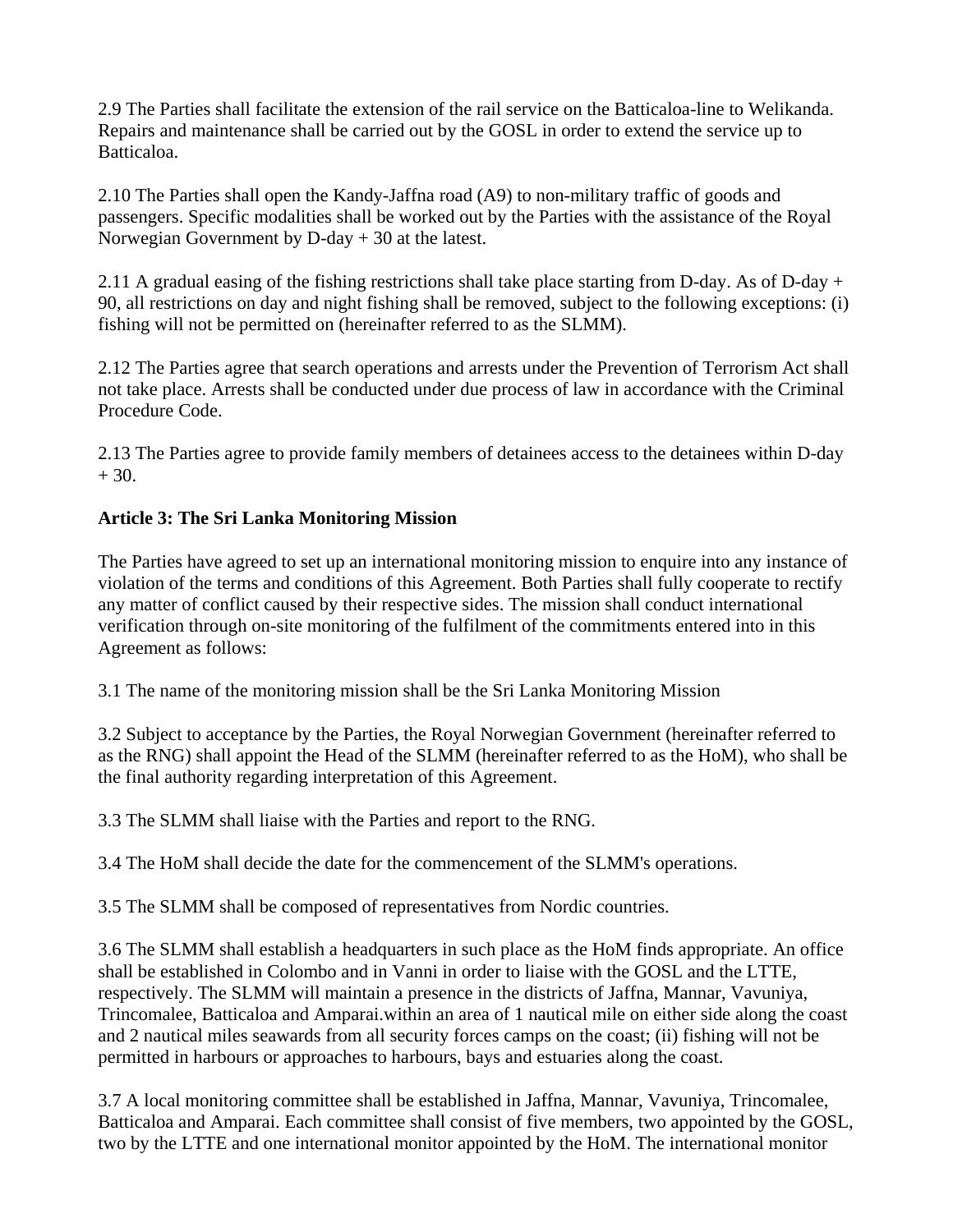shall chair the committee. The GOSL and the LTTE appointees may be selected from among retired judges, public servants, religious leaders or similar leading citizens.

3.8 The committees shall serve the SLMM in an advisory capacity and discuss issues relating to the implementation of this Agreement in their respective districts, with a view to establishing a common understanding of such issues. In particular, they will seek to resolve any dispute concerning the implementation of this Agreement at the lowest possible level.

3.9 The Parties shall be responsible for the appropriate protection of and security arrangements for all SLMM members.

3.10 The Parties agree to ensure the freedom of movement of the SLMM members in performing their tasks. The members of the SLMM shall be given immediate access to areas where violations of the Agreement are alleged to have taken place. The Parties also agree to facilitate the widest possible access to such areas for the local members of the six above-mentioned committees, cf. Article 3.7.

3.11 It shall be the responsibility of the SLMM to take immediate action on any complaints made by either Party to the Agreement, and to enquire into and assist the Parties in the settlement of any dispute that might arise in connection with such complaints.

3.12 With the aim of resolving disputes at the lowest possible level, communication shall be established between commanders of the GOSL armed forces and the LTTE area leaders to enable them to resolve problems in the conflict zones.

3.13 Guidelines for the operations of the SLMM shall be established in a separate document.

## **Article 4: Entry into force, amendments and termination of the Agreement**

4.1 Each Party shall notify its consent to be bound by this Agreement through a letter to the Norwegian Minister of Foreign Affairs signed by Prime Minister Ranil Wickremesinghe on behalf of the GOSL and by leader Velupillai Pirabaharan on behalf of the LTTE, respectively. The Agreement shall be initialled by each Party and enclosed in the above-mentioned letter.

4.2 The Agreement shall enter into force on such date as is notified by the Norwegian Minister of Foreign Affairs.

4.3 This Agreement may be amended and modified by mutual agreement of both Parties. Such amendments shall be notified in writing to the RNG.

4.4 This Agreement shall remain in force until notice of termination is given by either Party to the RNG. Such notice shall be given fourteen (14) days in advance of the effective date of termination.

## **Annexes**

# **ANNEX A**

The Parties agree to ensure the flow of non- military goods to and from LTTE dominated areas of the Northern and Eastern Province, as well as unimpeded flow of such goods to the civilian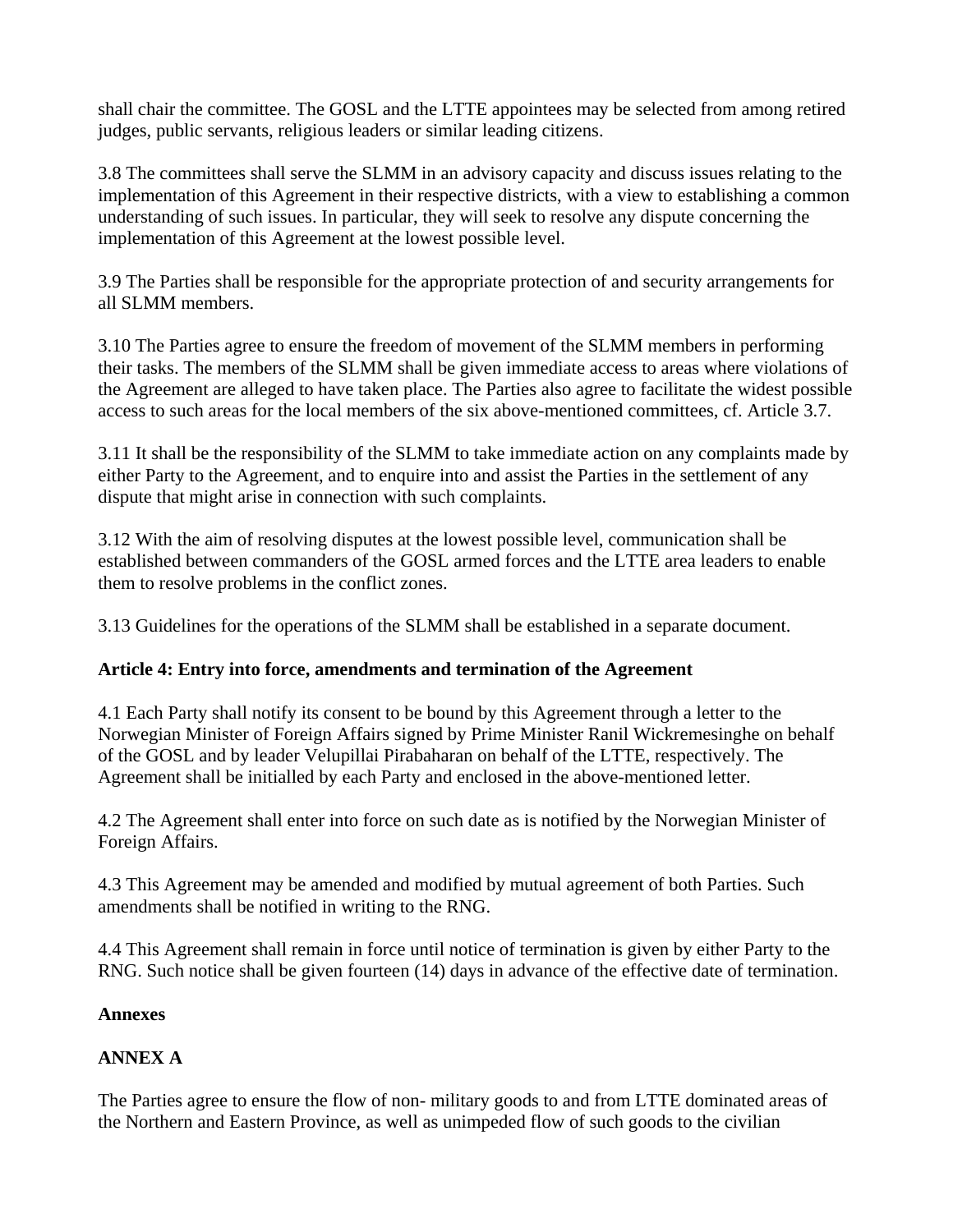population in these areas. Non military goods not covered by article 2.6 in the Agreement are listed below:

- Non military arms/ammunition
- Explosives
- Remote control devices
- Barbed wire
- Binoculars/Telescopes
- Compasses
- Penlight batteries

Diesel, petrol, cement and iron rods will be restricted in accordance with the following procedures and quantities:

#### **Diesel and petrol**

The Government Agents (GA) will register available vehicles; tractors and motorcycles in the LTTE controlled areas. The GA will calculate the required weekly amount of diesel and petrol based on the following estimate:

Trucks/Buses 250 litre/week 4 wheels tractor 310 litre/week 2 wheel tractor 40 litre/week Petrol vehicle 30 litre/week Motorcycles 7 litre/week Fishing vessels 400 litre/week

#### **Cement**

Cement required for rehabilitation and reconstruction of Government property; registeret cooperatives; or approved housing projects implemented by the GOSL and international NGOs and more affluent members of the society; will be brought in directly by relevant institutions under licenses issued by Government Agents. The GA shall stipulate the monthly quantities permitted for such project based upon planned and reported progress.

Cement required for indvidual shops/constructions/house owners/rehabilitation-initiatives will be made available through the co-operations on a commercial basis. The monthly import for this purpose wil be limited to 5000 bags during the first month and thereafter 10 000 bags/month. Individual sales by the co-operatives will be registered and limited to 25 bags per household.

#### **Iron rods**

Iron rods for building constructions will be brought in to the LTTE controlled areas under licenses issued by the GA.